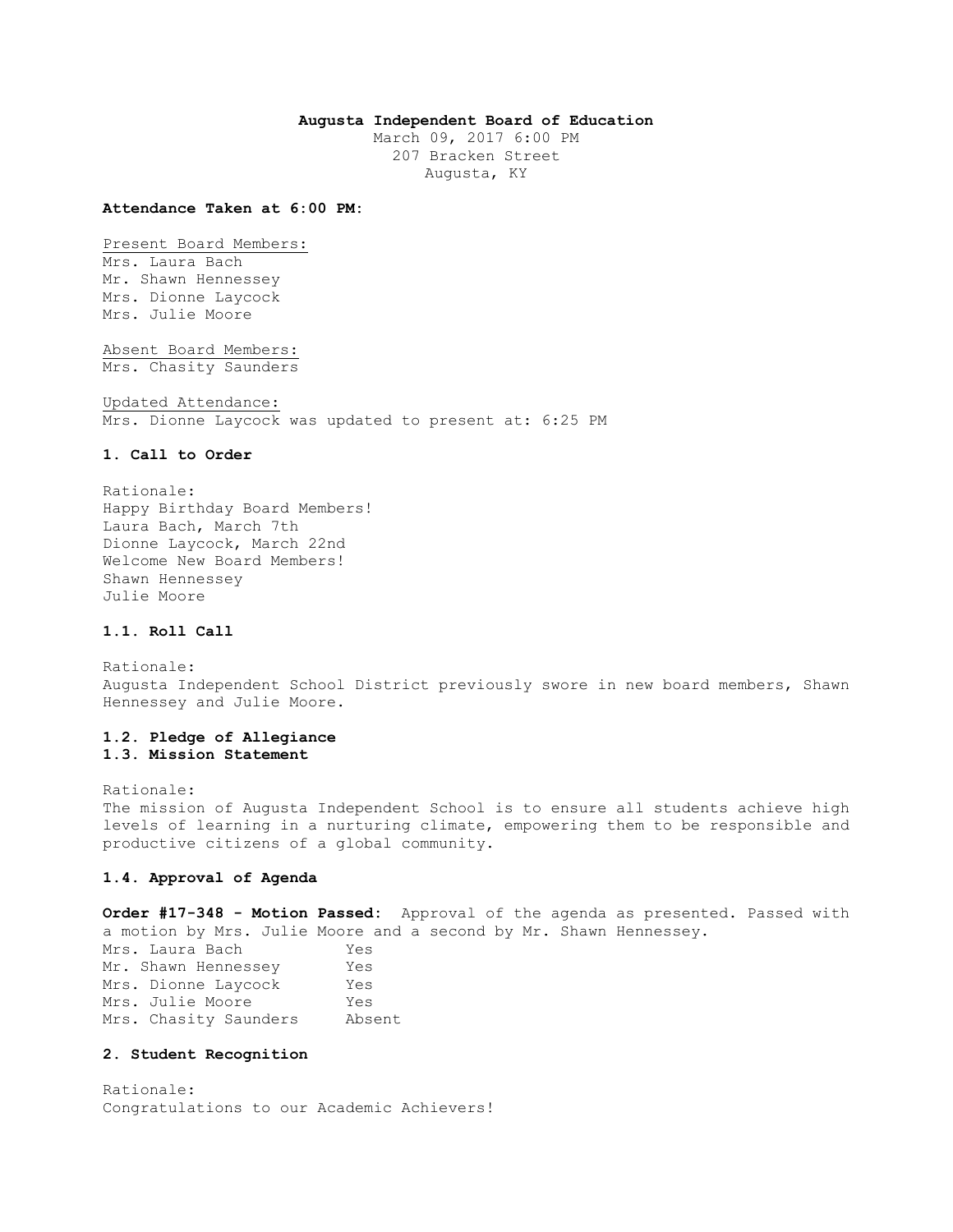3rd Grade: Keith Borgmann, Peyton Dwenger, Nora Gill, Allie Gordley, Robert Harding, Robert Hatcher, Spencer Plummer, Trent Potts, Jameson Quinlin, Irvin Velazquez, Harley Wilson, Makayla Wodruff. Elementary Academic Team: Elijah Johnson (4th place Math), William Kelsch (3rd place Math), Mason Saunders (5th place Math), Katelyn Wilson (5th place Language Arts). Middle School Robotics Team Presents Robot Designs: Thomas Campbell, John Paul Cordle, Emily Curtis, Cody Frederick, Michael Fuller, Kenton Gillespie, Cloie Groves, Breanna Haas, Jon Kiskaden, Aubree Ruf

#### **2.1. \*BREAK**

### **3. Communications**

### **3.1. Principal's Report/Student Achievement**

#### Rationale:

Principal, Robin Kelsch stated plans for Operation Preparation as part of the school's emphasis on college and career advising and planning initiatives during the month of March. He stated students in 8th-12th would participate in activities such as career day, Individual Learning Plan advising, college visits, and mock interviews.

Furthermore, preparation for state testing was underway and dates set for Science Field Assessments: Through Course Tasks for 4th and 7th grades Mar. 13th-17th and 11th grade Mar. 6th-27th, state-wide ACT for juniors on March 21st and KOSSA testing on March 23rd.

Principal Kelsch stated the senior trip plans were finalized for April 2nd-6th to NYC. He stated 18 seniors and four chaperones were confirmed to participate and that seniors had a couple of fundraisers remaining for the trip to be paid in full.

### **3.2. Superintendent's Report**

#### Rationale:

Superintendent, Lisa McCane reported the district was awarded a Read to Achieve Grant in the amount of \$50,000 to implement the elementary reading intervention program. However, the district did not receive a 21st Century Community Learning Center Grant citing only four new grants were awarded and the others were continuations or expansions.

Superintendent McCane stated the district is collaborating with Mason County Schools on a Workforce Skills Initiative Grant that would add \$2.3 million in facility renovations and upgrades and \$1 million in new industry standard equipment to the Mason County Area Technology Center. She stated Augusta Independent has approximately 18 students who attend the center.

The board learned the last day of school for students is May 26th and graduation will be that evening at 7:00 p.m. Superintendent McCane reported the district has closed two days for inclement weather and four days for illness and there would be 173 days student attendance days.

Superintendent McCane provided a legislative update to the board on the Charter School HB 520, Neighborhood School HB 151, Homeschoolers Play Sports HB 58, and the Calendar SB 50. She stated the general assembly only had a few days remaining until the end of the legislative session, but there would likely be several new education laws.

Superintendent McCane stated KSBA will conduct school board team training indistrict on June 8th from 4:00-6:00 p.m. on Ethics and Superintendent Evaluation and September 14th from 4:00-6:00 p.m. on Finance. In addition, the New Board Member Orientation will be conducted for the two new school board members.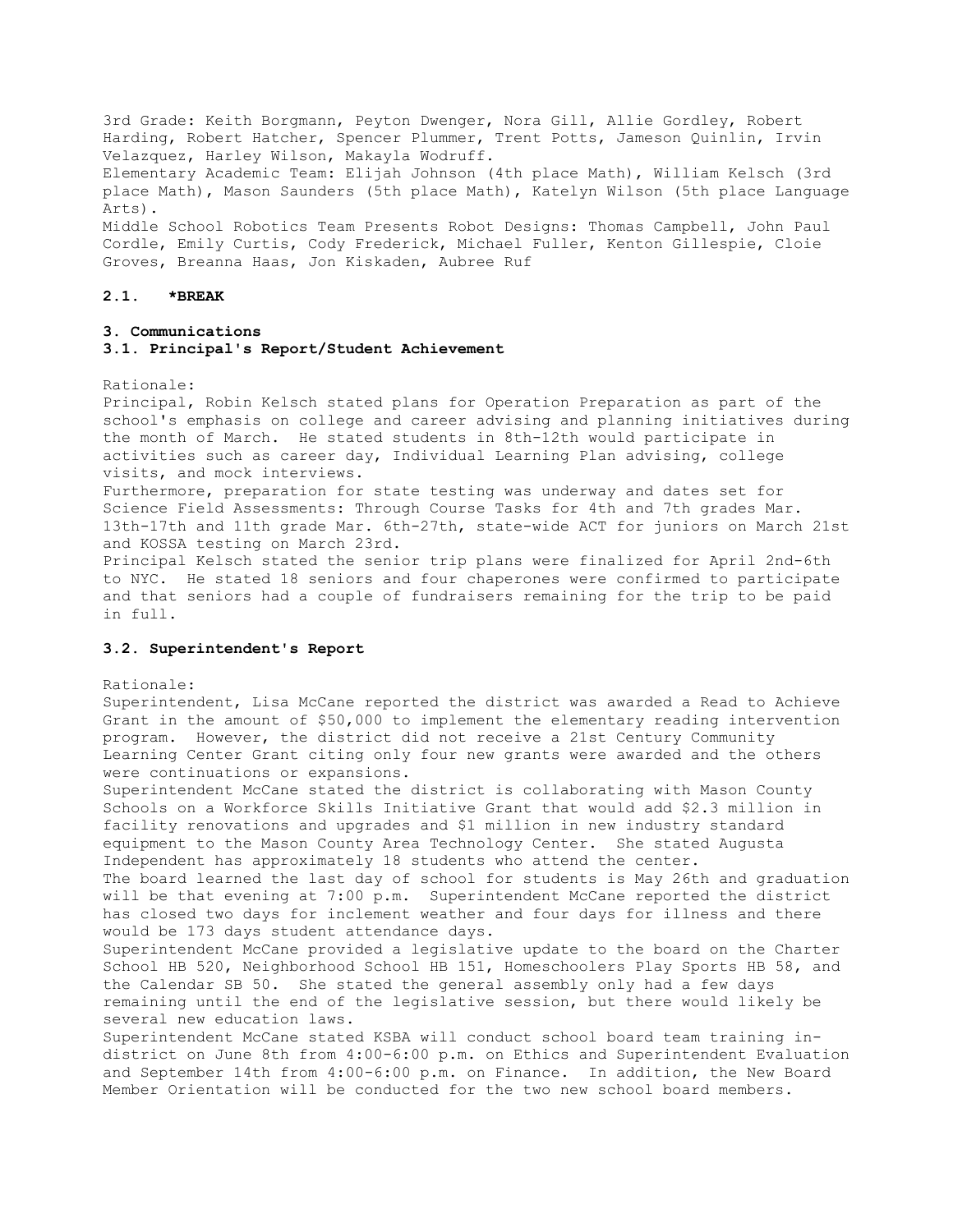Superintendent McCane informed board members the newly appointed Editor of the Ledger Independent newspaper and Augusta Independent alumni member, Mary Ann Kearns was unable to be this year's graduation guest speaker and suggested newly elected State Representative, John Sims, Jr.

### **3.3. Personnel**

Rationale: Classified Resignation Rebecca Hargett: School Nurse, Effective March 3rd, 2017

## **3.4. Attendance/Enrollment**

Rationale: Enrollment P-12: 305 Enrollment K-12: 285 January Attendance: 92.43 % Overall Attendance: 95.25%

# **3.5. Citizens**

# **3.6. Board Members**

Rationale:

Board Member, Shawn Hennessey asked for clarification regarding availability of a bus for the archery team and Board Member, Dionne Laycock expressed concern about the lack of meal variety citing the recent resignation of a cafeteria employee.

### **4. Business Action/Discussion Items**

**Order #17-349 - Motion Passed:** passed with a motion by Mrs. Dionne Laycock and

| a second by Mrs. Julie Moore. |        |
|-------------------------------|--------|
| Mrs. Laura Bach               | Yes    |
| Mr. Shawn Hennessey           | Yes    |
| Mrs. Dionne Laycock           | Yes    |
| Mrs. Julie Moore              | Yes    |
| Mrs. Chasity Saunders         | Absent |

#### **4.1. Approve Monthly Budget Report**

Rationale: General Fund Revenue receipts through February totaled over \$1,182,000. Local Revenue: The district generated over \$227,000 in property taxes, over \$78,000 in utility taxes, \$15,400 in motor vehicle taxes, \$14,600 in PSC taxes, and \$2,300 in delinquent property taxes. Tuition generated \$3,300, while we have received \$2,600 in miscellaneous revenue and \$2,300 for bus rental. The fitness center has collected almost \$2,300 in dues. State Revenue: SEEK funding accounted for over \$822,000, while\$4,100 was received for revenue in lieu of taxes from the state. Federal Revenue: \$6,300 has been received in Medicaid reimbursement. Expenditures through eight months were \$1,033,000, about \$40,000 less than through the same period last year. School Budget: The school's budget is \$19,750. Approximately \$11,400 was spent, with another \$1,000 obligated. Copying and printing costs totaled \$5,500,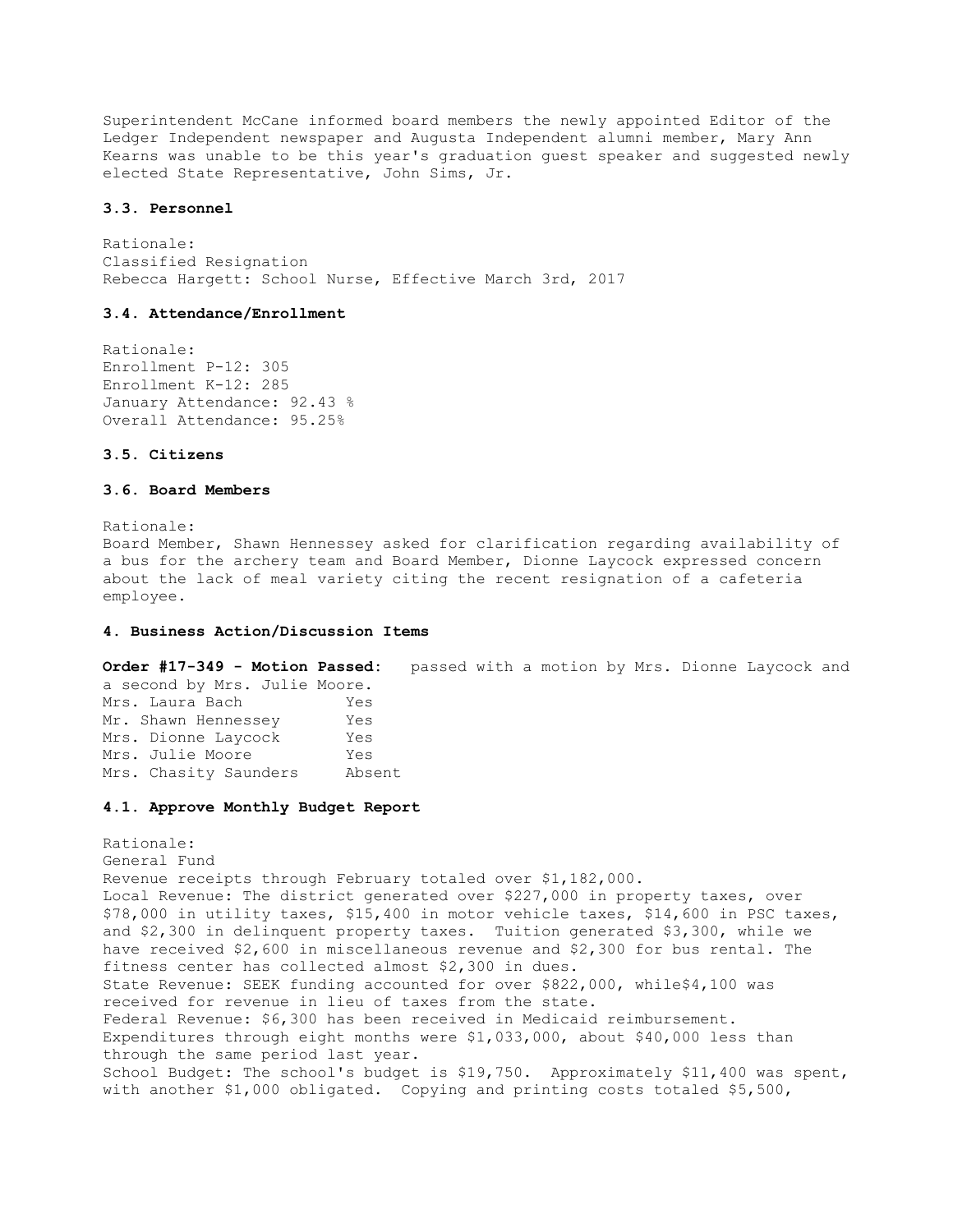general supply expenses totaled \$2,500, and technology supplies totaled \$1,400, while dues and fees accounted for \$1,300. Maintenance Budget: Expenses totaled \$151,500 through February. Expenses included \$49,600 on utilities and services, nearly \$48,000 on salaries and benefits, \$29,400 for property insurance, \$16,000 on repairs and professional services, \$7,500 on general supplies, and \$1,500 on equipment. 60% of the maintenance budget has been utilized. Transportation Budget: Through February, costs were at approximately \$53,000. \$30,500 was expended on salaries and benefits, \$6,600 on repair parts, \$5,200 was expended on fleet insurance, \$5,700 on diesel fuel, \$4,000 on repairs and maintenance, and \$800 on supplies/services/fees. 54% of the transportation budget has been utilized. For the general fund, receipts exceeded expenditures by about \$149,000 through February. Special Revenue Fund Grant funding is on target with regards to the budget for current year grants. Food Service Fund Food service receipts totaled approximately \$111,000 through February. \$96,500 was received for federal program reimbursement, while \$14,500 was from local revenue sources. Expenditures through February totaled \$115,000. Approximately \$67,000 was expended on food and supplies, \$46,500 was for salaries and benefits, and \$1,300 for rental equipment. Through February, expenditures were about \$2,500 more than through the same period last year. The food service balance as of February 28 was -\$3,783, and \$1,100 improvement from last month.

**Order #17-350 - Motion Passed:** Approve Monthly Budget Report passed with a motion by Mr. Shawn Hennessey and a second by Mrs. Dionne Laycock.

| Mrs. Laura Bach       | Yes    |
|-----------------------|--------|
| Mr. Shawn Hennessey   | Yes    |
| Mrs. Dionne Laycock   | Yes    |
| Mrs. Julie Moore      | Yes    |
| Mrs. Chasity Saunders | Absent |

### **4.2. Approve Monthly Facilities Report**

## Rationale:

The Energy Management Report through the January billing period compares the current monthly usage to the 3-year (FY10-FY12) historical average baseline usage for the same month. During January, the district had a decrease in energy consumption of 159,357 kBTU (31.9%) which avoided approximately \$2,107 in energy charges. Through January-YTD, the district has used 62,540 (\$5,566) fewer kilowatt-hours (kWh) and 2,022 (\$1,921) less ccf of natural gas, for an estimated total energy savings of approximately \$7,487. The district has reduced total energy consumption by 421,450 kBTU (20.5%) through January 2017. Attached is the weather data for Bracken County. It helps to explain why utility bills are higher or lower in some months, as compared to the same months in previous years. As the chart shows, the Average Daily Temperature of January 2017 was milder than all the previous years back to 2006. Here is the website for those who may be interested http://www.weatherdatadepot.com/. Monthly Maintenance:

- Replaced filters on all HVAC units
- Replaced leg press belt in Fitness Center
- Replaced water valve in Family and Consumer Science Classroom
- Repaired ice machine
- Repaired bathroom sprayer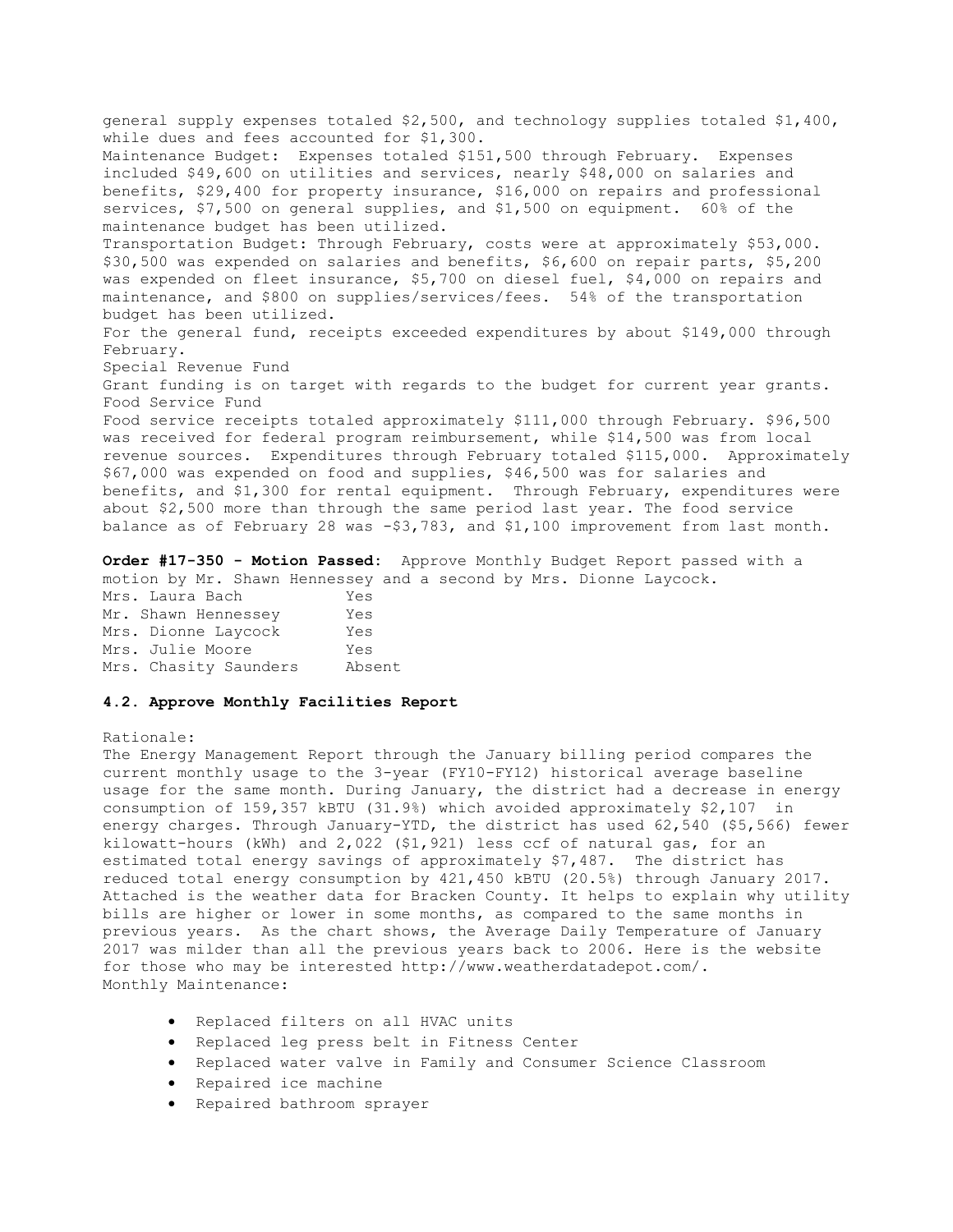Installed Administrator Parking sign

District Facilities Plan Progress: District Facilities Director, Barry Caskey facilitated the Public Forum and Local Planning Committee meeting on March 7th. The LPC recommended a draft District Facilities Plan for board approval. The next Public Hearing and LPC meeting is April 18th at 5:30 p.m. and the LPC will recommend the final DFP for board approval.

**Order #17-351 - Motion Passed:** Approve Monthly Facilities Report passed with a motion by Mrs. Dionne Laycock and a second by Mrs. Julie Moore.

Mrs. Laura Bach Yes Mr. Shawn Hennessey Yes Mrs. Dionne Laycock Yes Mrs. Julie Moore Yes Mrs. Chasity Saunders Absent

# **4.3. Approve District Facilities Plan as Recommended by Local Planning Committee, Request KDE Permission for Public Hearing of DFP, and Appoint Mr. Barry Caskey as Hearing Officer for the Public Hearing.**

Rationale:

Superintendent McCane reviewed the Draft District Facilities Plan approved by the Local Planning Committee citing the total value of the district's unmet need which qualifies for a share of monies appropriated by the Legislature (SFCC) exceeds \$14.75 million, compared to the plan from 2012 which was \$8 million. Superintendent McCane stated the plan is based on what the district is entitled to in terms of space needs as compared to a new school in any district, so that the facilities are comparable in quality and size. She said the new District Facilities Plan includes new spaces and renovation of existing building areas which would raise them to that comparable size and quality. She said the board will determine the capital construction priorities for the district, but the plan options for program spaces are in the plan including: 1. New Alternative School area for 10-15 behavioral at-risk students with separate classrooms and support spaces. 2. Renovation to the existing main building, music building, media center, gym and boiler building for functionality, energy saving, ADA, & life safety. 3. Addition of program spaces for Special Ed Self-contained classroom, resource classrooms, second art classroom, cafeteria addition, kitchen addition, new

gymnasium, new auditorium, administration addition, and family resource addition. 4. Support Spaces: New central office, new central storage facility, new bus

garage, new community education facility.

**Order #17-352 - Motion Passed:** Approve District Facilities Plan as Recommended by Local Planning Committee, Request KDE Permission for Public Hearing of DFP, and Appoint Mr. Barry Caskey as Hearing Officer for the Public Hearing. Passed with a motion by Mr. Shawn Hennessey and a second by Mrs. Julie Moore. Mrs. Laura Bach Yes Mr. Shawn Hennessey Yes Mrs. Dionne Laycock Yes Mrs. Julie Moore Yes Mrs. Chasity Saunders Absent

**4.4. Approve 2017-2018 Technology Plan**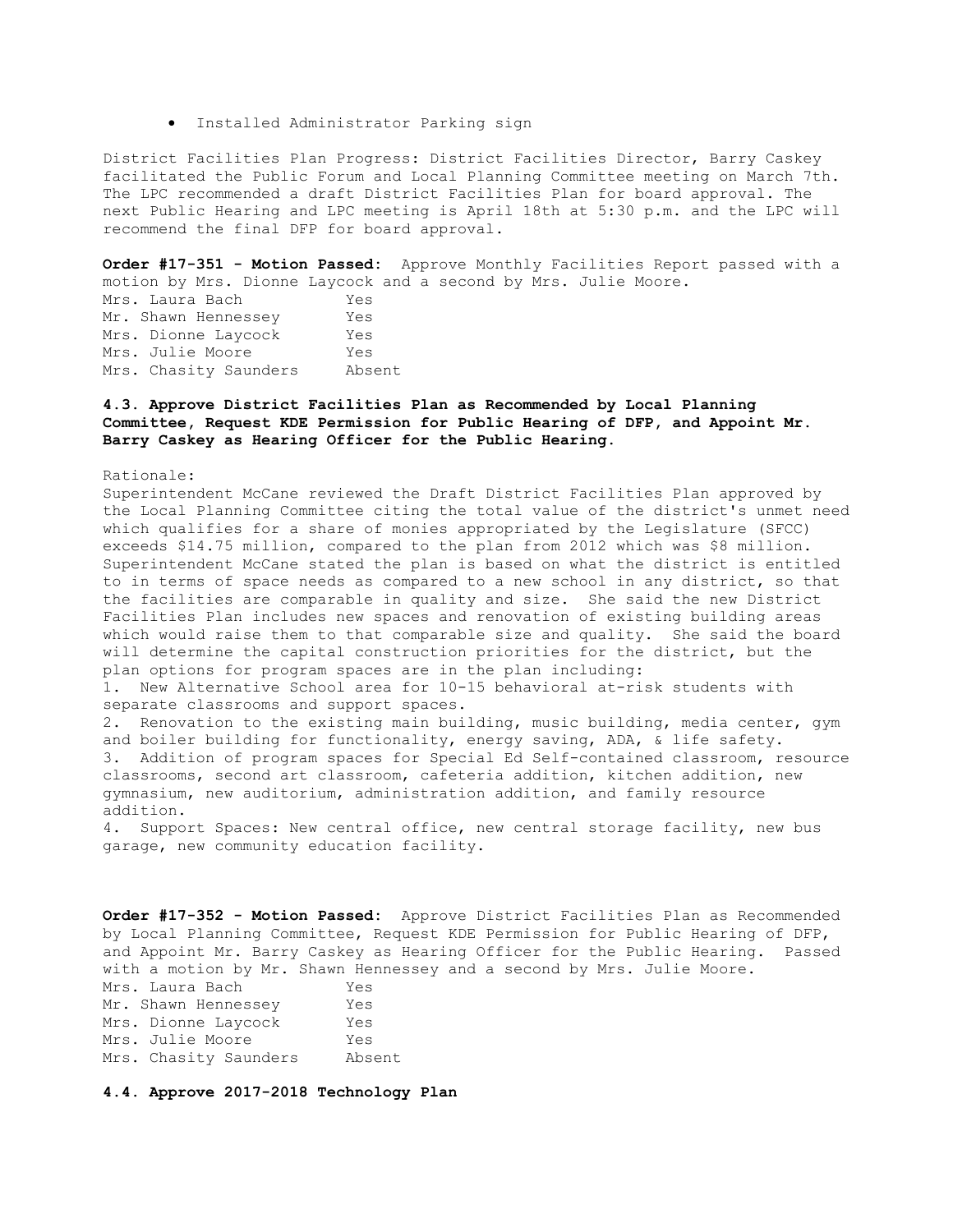#### Rationale:

Superintendent McCane stated the technology plan is required to be approved annually by the Board. She explained the plan highlights technology improvements and needs for the district. Improvements for 2016-2017 include introducing additional handheld technologies (Kindle Fires) into the educational environment, replacing aging workstations of teachers, office, and central office staff, and replacing the student computers in the new lab. Needs include updating student computers in the classrooms, introducing additional handheld devices, and replacing existing SMART Boards with BrightLinks.

**Order #17-353 - Motion Passed:** Approve 2017-2018 Technology Plan passed with a motion by Mrs. Dionne Laycock and a second by Mrs. Julie Moore.

Mrs. Laura Bach Yes Mr. Shawn Hennessey Yes Mrs. Dionne Laycock Yes Mrs. Julie Moore Yes Mrs. Chasity Saunders Absent

## **5. Business Consent Items**

**Order #17-354 - Motion Passed:** Approval of the Business and Consent items as presented passed with a motion by Mrs. Dionne Laycock and a second by Mrs. Julie Moore.

Mrs. Laura Bach Yes Mr. Shawn Hennessey Yes Mrs. Dionne Laycock Yes Mrs. Julie Moore Yes Mrs. Chasity Saunders Absent

#### **5.1. Approve Previous Meeting Minutes**

**5.2. Approve Field Trip Request** 

**5.3. Approve 2017-2018 Substitute Teachers** 

**5.4. Approve Computer Surplus** 

Rationale: The following computers will be surplussed: 10292 10498 10308 10414 10647 10240

#### **5.5. Approve FMLA Request**

Rationale: Due to a serious health condition, Terry Bray has requested FMLA beginning January 17th, 2017. He has not yet indicated when he anticipates to return to work.

**5.6. Approve BG4 Closeout R.J. Construction Contract 5.7. Approve BG4 Closeout Trace Creek Construction Contract 5.8. Approve Bills** 

**5.9. Approve Treasurer's Report** 

**6. Adjournment**